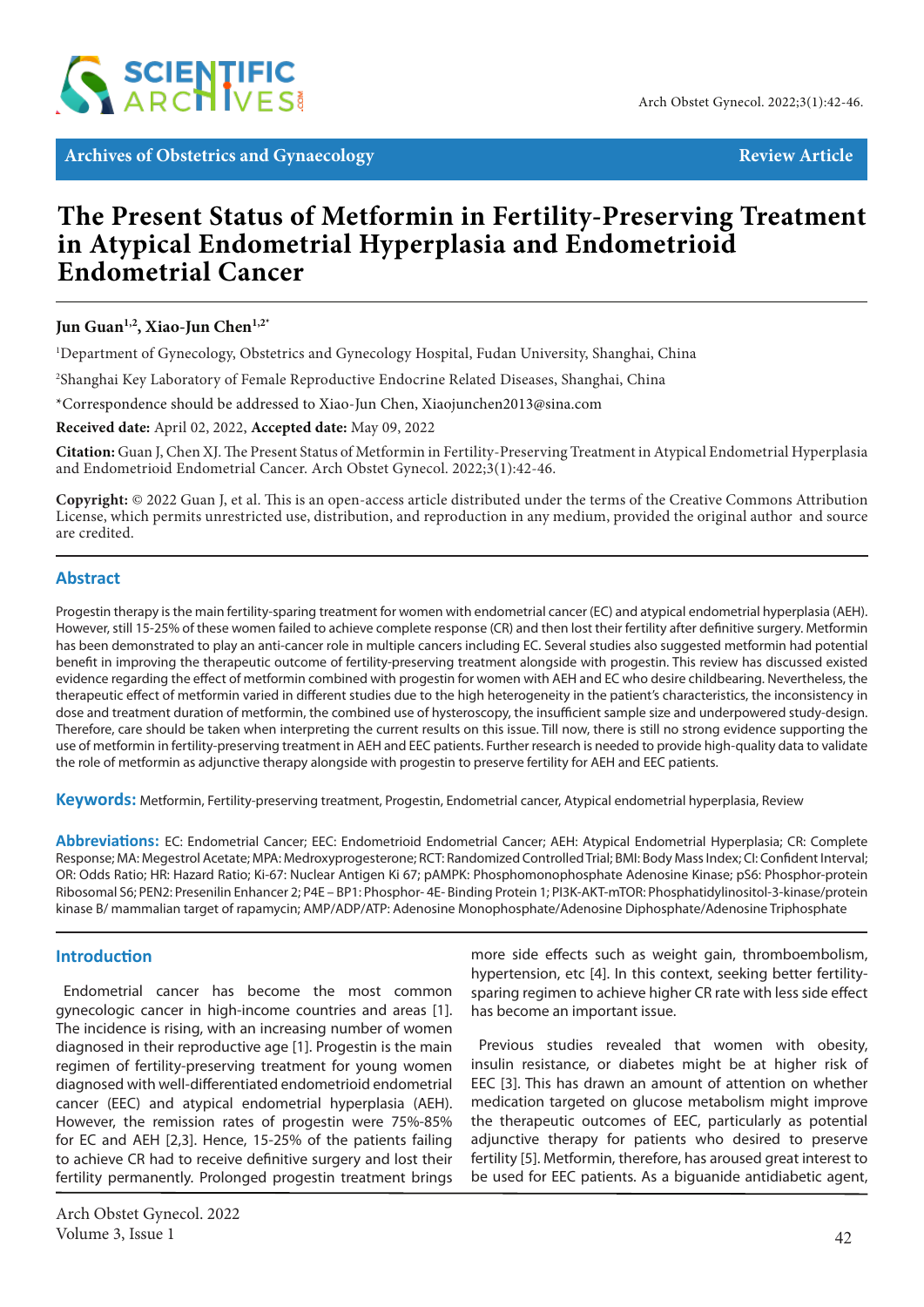metformin usually has been used to treat type II diabetes mellitus with good tolerance and low toxicity [6]. Preliminary studies suggest that metformin may be a beneficial adjunctive therapy with a synergistic effect alongside progestin treatment in AEH or EEC [7-9]. However, evidence from clinical studies varied. This paper reviewed current findings regarding the role of metformin in fertility-sparing treatment for AEH and EEC patients.

## **Materials and Methods**

All searches were conducted from 1<sup>st</sup> January 2022 to 1<sup>st</sup> February 2022 for this narrative review, using key words and subject headings in databases of Cochrane, PubMed MEDLINE, Web of Science, CINAHL, LILACS, and clinicaltrials. gov. Manual searches were also conducted for reference lists of each selected articles and other relevant studies that could have been missed during database searches.

# **The Mechanism of Metformin Inhibiting Tumor Cells in Basic Studies**

Experimental studies have demonstrated that metformin may suppress the growth of breast, ovarian, prostate, and EC cells via altering glucose metabolism and inhibiting the phosphatidylinositol-3-kinase/protein kinase B/ mammalian target of rapamycin (PI3K-AKT-mTOR) signaling pathway [5,10]. Also, metformin has been found to alternate the adenosine monophosphate/adenosine diphosphate/ adenosine triphosphate (AMP/ADP/ATP) ratio, to activate adenosine monophosphate-activated protein kinase (AMPK), a major mediators of cell energy homeostasis, then to induce tumor suppressor genes to inhibit the proliferation of EC cells [11]. Notably, a recent finding showed low-dose metformin could activate AMPK without effects on cellular AMP levels. The study found that metformin activates AMPK through binding to Presenilin enhancer 2 (PEN2) to inhibit the lysosomal proton pump v-ATPase [12]. In addition, metformin has been shown to increase expression of the progesterone receptor and sensitize progestin-resistant EC cells to medroxyprogesterone (MPA)-induced apoptosis [13,14].

# **The Correlation between Metformin Usage and Endometrial Cancer Prognosis in Clinical Studies**

Benefit of metformin has also been reported in multiple clinical studies in terms of improving the overall survival and decrease the recurrence rate for EC patients [10]. A metaanalysis reviewed 19 eligible clinical research and concluded that metformin might be associated with reversion of AEH to a normal endometrial [10]. The study also found that among EC patients, metformin-users had a higher overall survival compared with metformin non-users and non-diabetic patients [Hazard Ratio (HR) 0.82, 95% Confidence Interval (CI) 0.70–0.95, p=0.09), despite the high heterogeneity of the

Arch Obstet Gynecol. 2022 Volume 3, Issue 1 43

included studies [10]. Several non-controlled clinical trials showed significantly decreased proliferation biomarkers staining after metformin treatment, such as nuclear antigen Ki 67(Ki67), phosphor-protein ribosomal S6 (pS6), phosphor- 4Ebinding protein 1 (p4E – BP1), and phosphomonophosphate adenosine kinase(pAMPK) [10]. Also, a retrospective cohort study including 349 stage III-IV or recurrent EC patients showed a significant increase in overall survival (HR 0.40, p=0.0036) in the metformin-treated group compared with the nonmetformin group during chemotherapy [15]. Furthermore, a large-scale cohort study (n=985) reported that diabetic women with non-endometrioid EC who received metformin had a significant better overall survival rate (HR 0.54, 95% CI 0.30–0.97, p=0.04) than diabetic EC patients without taking metformin [16]. Additionally, in obese women with EEC, the recurrence rates were 1.9% (n=1/64) in women using metformin compared with 10.3% (n=25/287) in those without metformin use (p=0.05) [17].

#### **Metformin in Fertility-Preserving Treatment**

Since the anti-tumor effect of metformin has been found in basic and clinical studies, it seems reasonable to add metformin into fertility-sparing treatment to improve the therapeutic response for AEH and EEC patients. However, data from clinical studies failed to provide strong evidence supporting the usage of metformin in fertility preserving treatment [7,18]. Till now, the effect of metformin combined with progestin as fertility-sparing treatment has been majorly investigated in six clinical studies, including two randomized controlled trials, one perspective non-controlled trial, one perspective pilot study, and two retrospective studies. The findings of these studies are summarized and discussed below.

# **The Effect of Metformin on Complete Response of Fertility-Preserving Treatment**

Currently, it seems no consistency has been achieved yet regarding the benefit of adding metformin into progestin therapy to preserve the fertility for AEH/EEC women. Metformin has been reported to improve the remission rate of progestin in AEH and EC patients in several studies [7-9,19,20]. Shan et al. firstly reported a CR rate of 75% (6/8) of AEH women treated with metformin plus megestrol acetate (MA), compared with 25% (2/8) in those received MA alone in a prospective pilot study [9]. Based on these findings, a randomized controlled trial (RCT) was further conducted and then presented the potential advantage of metformin in improving the early CR rate of oral progestin [7]. This phase-II clinical trial enrolled 150 (123 AEH, 27 EEC) patients with median body mass index (BMI) of 24.7 kg/m<sup>2</sup> showed a borderline-significantly higher CR rate within 16 weeks of treatment in the metformin (1500 mg daily) plus MA (160 mg daily) group compared with the MA-only group [34.3% vs 20.7%, Odds Ratio (OR) 2.0, 95% CI 0.89–4.51,  $p = 0.09$ ]. In subgroup analysis, this difference in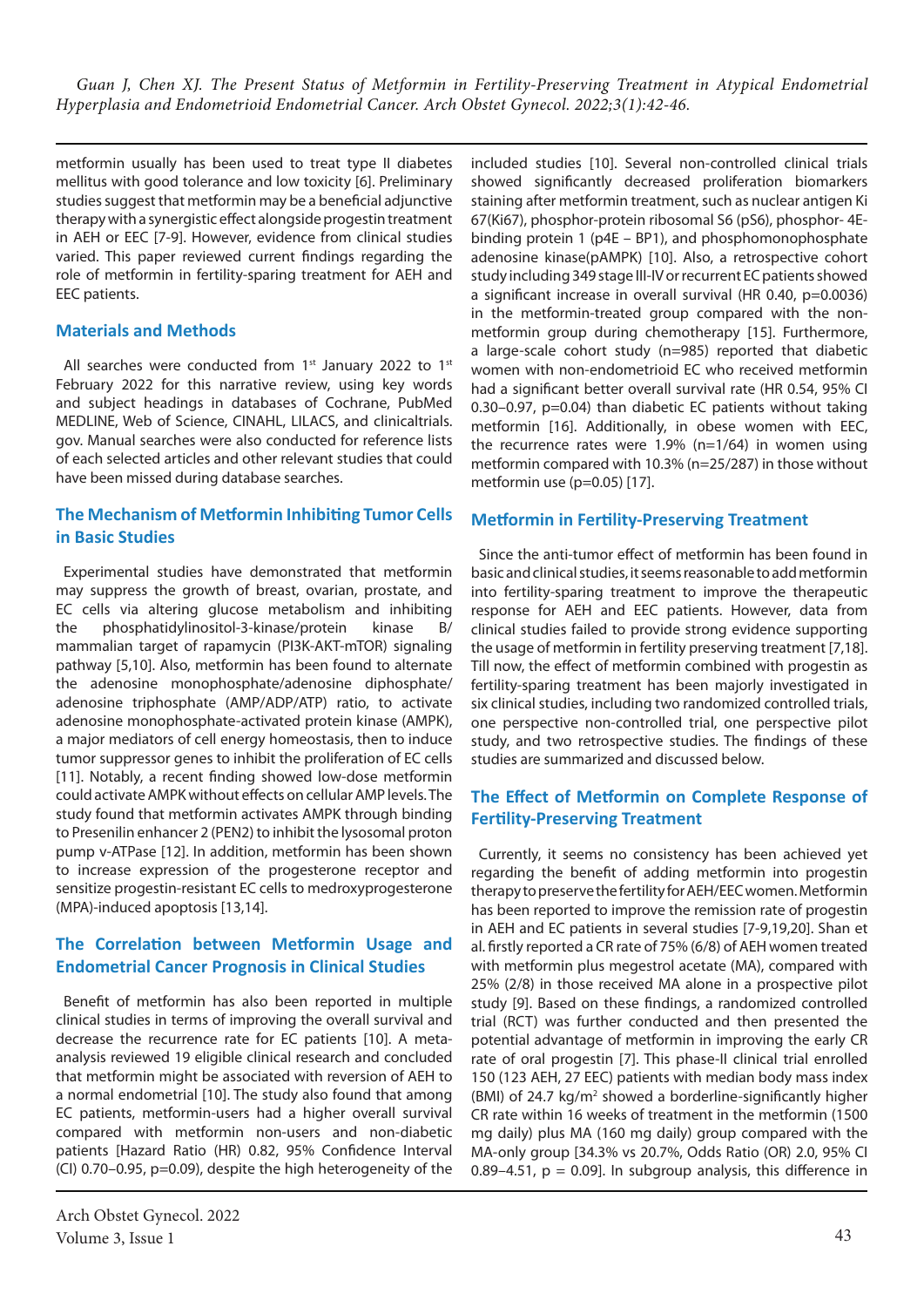16-week CR rate became statistically significant in 102 AEH patients (39.6% vs 20.4%, OR 2.56, 95% CI 1.06–6.21, p=0.04), also in non-obese (51.4 vs 24.3%, OR 3.28, 95% CI 1.22–8.84, p=0.02) and insulin sensitive (54.8 vs 28.6%, OR 3.04, 95% CI 1.03–8.97, p=0.04) subgroups of AEH women. However, the difference in CR rate became smaller at 32 weeks of treatment between groups of metformin plus MA and MA alone (74.3% vs 68.2%, p=0.43). Furthermore, similar trend was reported in a perspective single-arm study of 36 AEH/EEC patients with mean BMI of 31 kg/m<sup>2</sup> who received medroxyprogesterone acetate (MPA, 400 mg/day) and metformin (750–2250 mg/ day) for 24–36 weeks to preserve the fertility [8]. The 36-week CR rates of metformin plus MPA was 81%, which was higher than that (64%) of patients receiving MPA alone in previously most comparable study. Besides, a retrospective study showed that the 6-month CR rate was significantly improved in women received metformin combined with levonorgestrelintrauterine device (LNG-IUD) compared with LNG-IUD alone (86.7% vs 58.9%, HR 2.31, 95% CI 1.09-4.89, p=0.030), with a median BMI of 39.9 kg/m<sup>2</sup> [19].

Conversely, several studies showed the similar therapeutic effect of progestins with or without metformin as fertilitysparing treatment. A multi-center study retrospectively analyzed 92 cases (38 EC and 54 AEH) with median BMI of 37.7 kg/m<sup>2</sup> who received progestins (MA, MPA, or LNG-IUD) [21]. Of them, 34 women also received metformin for >3 months prior the progestin use or within 3 months after initiating progestin. The difference in median duration of treatment to CR was not significant between metformin recipients and non-recipients (6.0 vs 4.9 months, p=0.31), after adjusting diabetic status and BMI. No difference was found in overall CR rate. Another retrospective study presented that in AEH patients receiving oral progestin, the cumulative 6-month CR rates were similar in women treated with or without metformin (23.1% vs 27.8%, p=0.384) after adjusting diabetes status [19]. A recent phase II randomized controlled trial showed similar 6-month CR rates in women using LNG-IUD alone or LNG-IUD plus metformin [61% (20/33, 95%CI 42–77%) vs. 57% (24/42, 95% CI 41–72%)] [22]. This trial enrolled 165 obese women (BMI of 48 kg/m<sup>2</sup>, 69 AEH and 96 EEC) who were willing to maintain fertility or intolerant to surgery. The mean age was 53 years old, and a half of participants was postmenopausal. Nevertheless, no subgroup analysis was performed for young patients desiring fertility-sparing therapy in this trial. A recent meta-analysis found that the OR for remission was not statistically different between metformin plus progestin and progestin-alone therapies (pooled OR 1.35, 95%CI 0.91–2.00, p=0.14) [18].

Collectively, there might be several reasons for the inconsistency of these research findings.

Firstly, there was heterogeneity in patient's characteristics, administration of progestins and metformin among all studies. The BMI of recruited women were ranged from 24.7 to 48kg/m<sup>2</sup>, with many missing data that impacted statistical comparison between metformin plus progestin and progestin alone [7-9,18-22]. One study analyzed total CR rates for all participants including pre- and postmenopausal women without stratification on age [22]. The progestin protocols, also, were various among studies including MPA, MA, and LNG-IUD, and the doses of metformin ranged from 500 mg daily to 2250 mg daily or was unspecified, and the duration of metformin therapy was also ranged from at least 6 months to nearly 18 months [7-9,18-22].

Secondly, most studies reported outcomes for AEH and EEC together, without separating patients with AEH or EEC for independent analyses. Most patients were with AEH, which might bring the bias because the response rate of AEH was usually better than that of EEC. A randomized controlled trial (n=150) supported the merit of metformin in improving the early CR rate at 16 weeks of treatment for AEH patients, even for AEH women without obesity, insulin resistance, hypertension, or diabetes. These results from subgroup analyses are promising, but not yet strong enough to be included in clinical routines. Phase III trials are needed to further validate the effect of metformin [7].

Thirdly, the long-term benefit of metformin might also be concealed by repeated hysteroscopy or curettage every 3-6 months during the progestin therapy. Hysteroscopy has been recently reported to improve the response rate to progestin due to its advantage in complete removal of endometrial lesions [23,24]. A large-scale (n= 152) study reported an improved 12-month CR rate of 88.9% in AEH and 91.4% in EEC patients by hysteroscopy combined with MA [23]. A systematic review of 39 years of published studies of young early EC patients reported a CR rate of 88.9% after being treated with hormone therapy combined with hysteroscopy for fertility preservation [25]. Falcone *et al*. also reported a complete regression rate of 96.3% with a recurrence rate of 7.7% in early-stage EC patients who underwent hysteroscopic resection and progestin therapy [26]. Laurelli *et a*l. described that 78% of the patients with early EC achieved CR after receiving hysteroscopy plus LNG-IUD, and only 7% of patients had a cancer recurrence [24]. This might help to explain why in some studies the total CR rate during a median treatment time of 6-12 months were similar in patients receiving progestin with or without metformin.

Lastly but importantly, current studies were mostly retrospective studies, prospective single-arm, or pilot studies with small sample size. Although one phase II RCT recruiting 150 patients with AEH or EEC showed no significant difference in CR rate between groups of metformin plus MA and MA alone [7], the sample size was not sufficient to provide strong evidence supporting or against the usage of metformin. A larger adequately powered RCT is still required to better reveal the role of metformin in progestin-based therapy for AEH and EEC patients.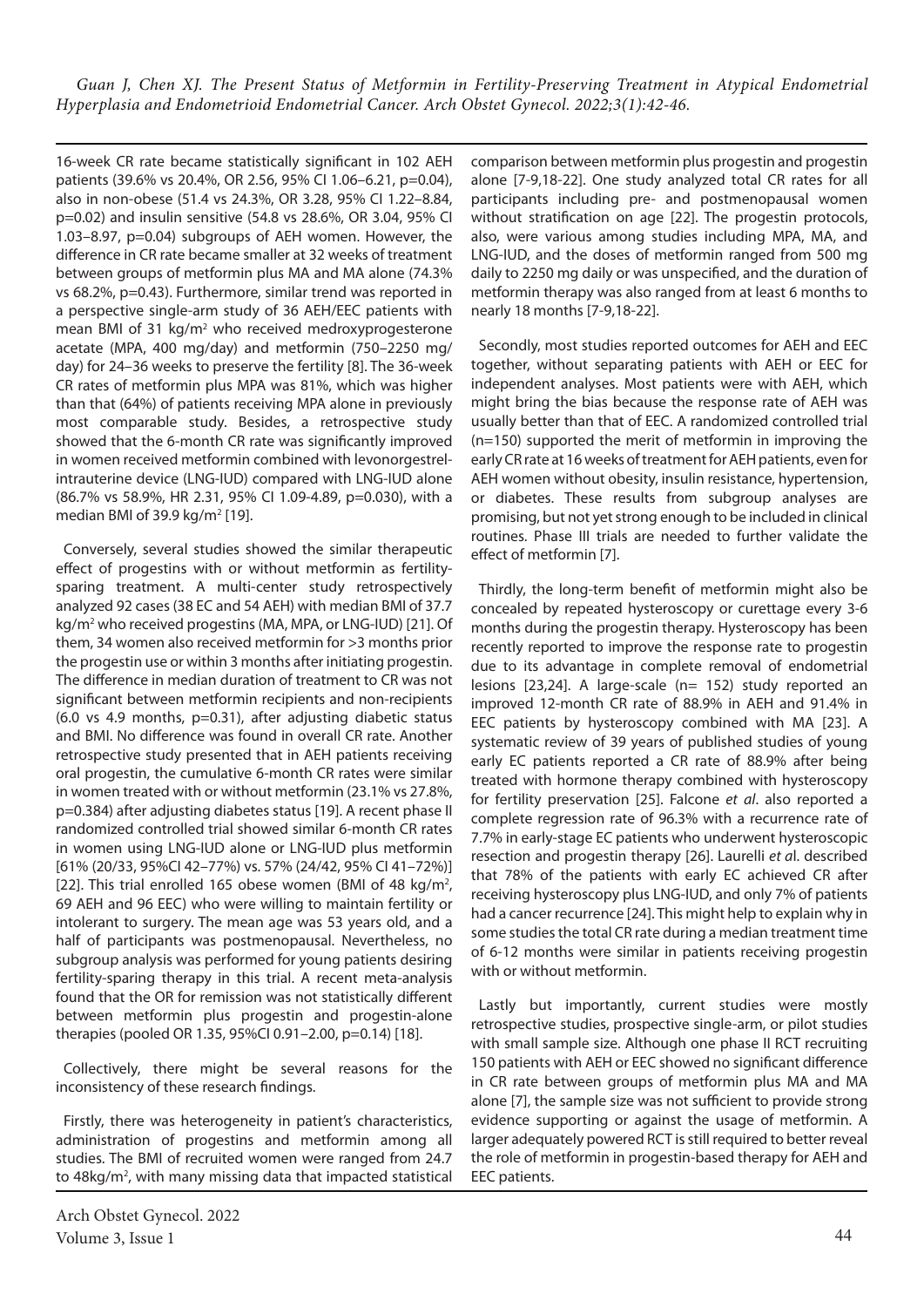#### **The Effect of Metformin on Relapse Rate**

Metformin showed the advantage in reducing the relapse rate in progestin therapy. Up to our knowledge, to date, only three studies analyzed relapse rate between metformin with progestin and progestin alone in fertility-sparing treatment [7,8,21]. Two of the studies were retrospective, and one was a randomized trial. Metformin plus progestin were found to be correlated with lower recurrence rate of AEH/ EEC than progestin alone [8,21]. In a multi-center retrospective study (n=92), the relapse rates were lower in metformin users than in metformin non-users (17.4% vs. 25%, OR 0.63, 95%CI 0.17– 2.3) in progestin therapy for AEH/EEC patients [21]. A noncontrolled perspective study analyzing metformin plus MPA also showed a relapse rate of 10% which were much lower than 47% in previously most comparable study [8]. However, a phase II RCT showed metformin plus MA and MA-alone groups shared similar relapse rates (10.1% vs 9.1%, OR1.01, 95% CI 0.31–3.26) [7]. In the trial, the repeated hysteroscopy used every three months might also help to remove the disease, which might result in the similar relapse rate between metformin plus MA and MA alone group. A recent metaanalysis included all three existed studies and reported a significantly lower relapse rate in metformin plus progestin group compared with progestin-alone group (pooled OR 0.46, 95% CI 0.24–0.91, p=0.03). Results from subgroup analysis on only retrospective studies also showed the similar trend (OR 0.30, 95% CI 0.13-0.72, p<0.01) [18].

## **The Effect of Metformin on Fertility Outcome**

No significant effect of metformin has been found regarding reproductive outcomes based on three existed studies. In a phase-II RCT, after almost 2-year follow up, the pregnancy rates were similar between patient receiving metformin plus MA and MA alone (48.4% vs. 41.9%, OR 1.13, 95% CI 0.43–2.93) [7]. The different utilization of assisted reproductive technology, the insufficient metformin usage and more obese and diabetic patients in metformin-treated cohorts may contribute to this conclusion. Nevertheless, further research with sufficient data is needed to provide this information.

# **Adverse Events of Metformin in Fertility-Sparing Treatment**

The incidence of adverse events was showed in two studies [7,22]. In one study, no significant difference in adverse events was found between the treatment arms [22]. In another study, weight gain was presented as the most common side effect during the treatment, occurring in 34.2% of women treated by metformin plus MA compared with 41.9% in women receiving MA only [7]. During the treatment, median weight gain in the metformin plus MA group was 2.5 kg compared with 5.0 kg in the MA-only group (p=0.01) [7]. Except for grade 1-2 diarrhea, other adverse events appeared less likely to occur

in the patients who received metformin plus MA group than those received MA alone [7]. Metformin seemed to be safe and well tolerant in fertility sparing therapy and may also help to reduce the weight gain caused by oral progestin.

In conclusions, despite the anti-cancer role of metformin proved in multiple cancers including EC, it seems no consistency has been reached yet regarding the benefit of combining metformin with progestin in fertility-sparing treatment for AEH/EEC women. The therapeutic effect of metformin varied in previous studies due to the high heterogeneity in the patient's characteristics, the inconsistency in dose and treatment duration of metformin, the combined use of hysteroscopy, the insufficient sample size, and underpowered study-design. Thus, care should be taken to interpret the results and there was still no robust evidence supporting the use of metformin in fertility-preserving treatment in AEH and EEC patients. An ongoing phase III trial (FELICIA trial) investigating the appropriate doses of metformin plus MPA for AEH and EEC patients to maintain the fertility will provide further data in the future (registry number: jRCT2031190065) [27]. More high-quality clinical trials are needed to confirm the value of metformin in fertility-preserving treatment for AEH and EEC patients.

#### **References**

1. American Cancer Society. Cancer statistics center, 2021. http:// cancerstatisticscenter.cancer.org. Accessed 01 April 2022.

2. Gunderson CC, Fader AN, Carson KA, Bristow RE. Oncologic and reproductive outcomes with progestin therapy in women with endometrial hyperplasia and grade 1 adenocarcinoma: a systematic review. Gynecologic Oncology. 2012 May 1;125(2):477-82.

3. Gallos ID, Yap J, Rajkhowa M, Luesley DM, Coomarasamy A, Gupta JK. Regression, relapse, and live birth rates with fertility-sparing therapy for endometrial cancer and atypical complex endometrial hyperplasia: a systematic review and metaanalysis. American Journal of Obstetrics and Gynecology. 2012 Oct 1;207(4):266-e1.

4. Lagana AS, Vitale SG, Muscia V, Rossetti P, Buscema M, Triolo O, et al. Endometrial preparation with Dienogest before hysteroscopic surgery: a systematic review. Archives of Gynecology and Obstetrics. 2017 Mar;295(3):661-7.

5. Lee TY, Martinez-Outschoorn UE, Schilder RJ, Kim CH, Richard SD, Rosenblum NG, et al. Metformin as a therapeutic target in endometrial cancers. Frontiers in Oncology. 2018:341.

6. Ferrannini E. The target of metformin in type 2 diabetes. New England Journal of Medicine. 2014 Oct 16;371(16):1547-8.

7. Yang BY, Gulinazi Y, Du Y, Ning CC, Cheng YL, Shan WW, et al. Metformin plus megestrol acetate compared with megestrol acetate alone as fertility‐sparing treatment in patients with atypical endometrial hyperplasia and well-differentiated endometrial cancer: a randomised controlled trial. BJOG: An International Journal of Obstetrics & Gynaecology. 2020 Jun;127(7):848-57.